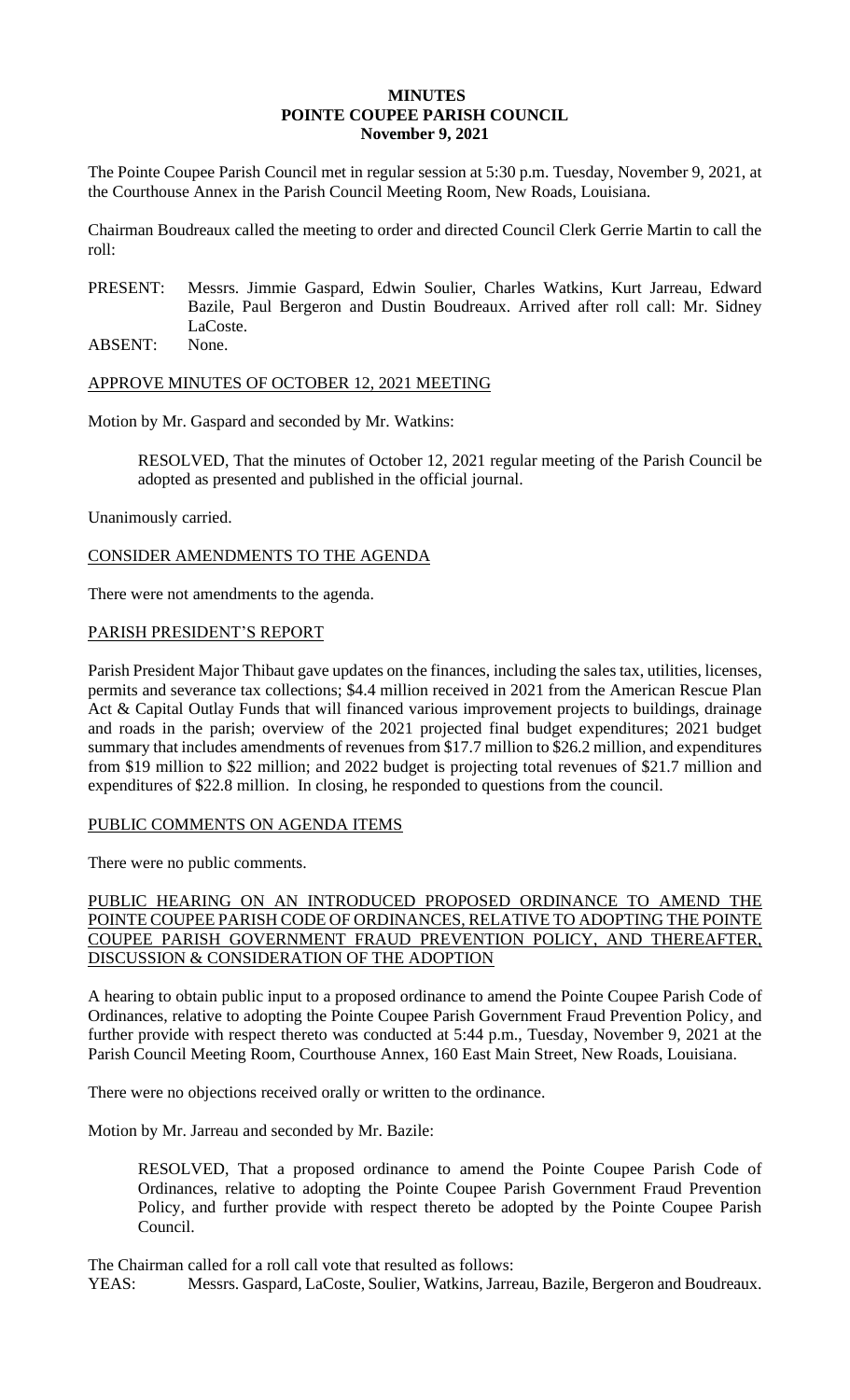NAYS: None. ABSENT: None. On a vote of 8-0-0, the motion carried.

#### PUBLIC HEARING ON AN INTRODUCED PROPOSED ORDINANCE TO AMEND CHAPTER 17 OF THE POINTE COUPEE PARISH CODE OF ORDINANCES, RELATIVE TO AMENDING THE POINTE COUPEE PARISH ZONING CODE, AND THEREAFTER, DISCUSSION & CONSIDERATION OF THE ADOPTION

A hearing to obtain public input to a proposed ordinance to amend Chapter 17 of the Pointe Coupee Parish Code of Ordinances, relative to amending the Pointe Coupee Parish Zoning Code, and further provide with respect thereto was conducted at 5:45 p.m., Tuesday, November 9, 2021 at the Parish Council Meeting Room, Courthouse Annex, 160 East Main Street, New Roads, Louisiana.

Motion by Mr. Boudreaux and seconded by Mr. Bergeron:

RESOLVED, That the Parish Council defer actions on the proposed ordinance to amend Chapter 17 of the Pointe Coupee Parish Code of Ordinances, relative to amending the Pointe Coupee Parish Zoning Code until their December 14, 2021 meeting.

Unanimously carried.

RECOMMENDATION(S) FROM PLANNING & ZONING COMMISSION:

APPROVAL OF PLAT SHOWING THE RESUBDIVISION OF LOT M-1-B-1 INTO LOT M-1-B-1-A & LOT M-1-B-1-B OF THE SUBDIVISION OF LOT 2 OF THE PORTION OF THE LOWER PORTION OF VALVERDA PLANTATION LOCATED IN SECTION 61, T6S & R9E OFF OF CANEZARO ROAD AT MARINGOUIN FOR KERRY V. BELLELO

Motion by Mr. Bergeron and seconded by Mr. Jarreau:

RESOLVED, That upon the recommendation of the Pointe Coupee Parish Planning & Zoning Commission, that the plat showing the resubdivision of Lot M-1-B-1 into Lot M-1-B-1-A & Lot M-1-B-1-B of the subdivision of Lot 2 of the portion of the lower portion of Valverda Plantation located in Section 61, T6S & R9E off of Canezaro Road at Maringouin for Kerry V. Bellelo be approved.

The Chairman called for a roll call vote that resulted as follows:

YEAS: Messrs. Bergeron, Bazile, Jarreau, Watkins, Soulier, LaCoste, Gaspard and Boudreaux. NAYS: None.

ABSENT: None.

On a vote of 8-0-0, the motion carried.

#### APPROVAL OF PLAT SHOWING THE SUBDIVISION OF LOT 7 INTO LOT 7-A & LOT 7-B OF WATERLOO ACRES SUBDIVISION PART II – FIRST FILING LOCATED IN SECTION 14, T4S & R11E OFF OF LA HIGHWAY 415 AT VENTRESS FOR JOAN ROY

Motion by Mr. Bergeron and seconded by Mr. LaCoste:

RESOLVED, That upon the recommendation of the Pointe Coupee Parish Planning & Zoning Commission, that the plat showing the subdivision of Lot 7 into Lot 7-A & Lot 7-B of Waterloo Acres Subdivision Part II - First Filing located in Section 14, T4S & R11E off of LA Highway 415 at Ventress for Joan Roy be approved, pending approval is received from all neighbors surrounding said property.

The Chairman called for a roll call vote that resulted as follows:

YEAS: Messrs. Gaspard, LaCoste, Soulier, Watkins, Jarreau, Bazile, Bergeron and Boudreaux. NAYS: None.

ABSENT: None.

On a vote of 8-0-0, the motion carried.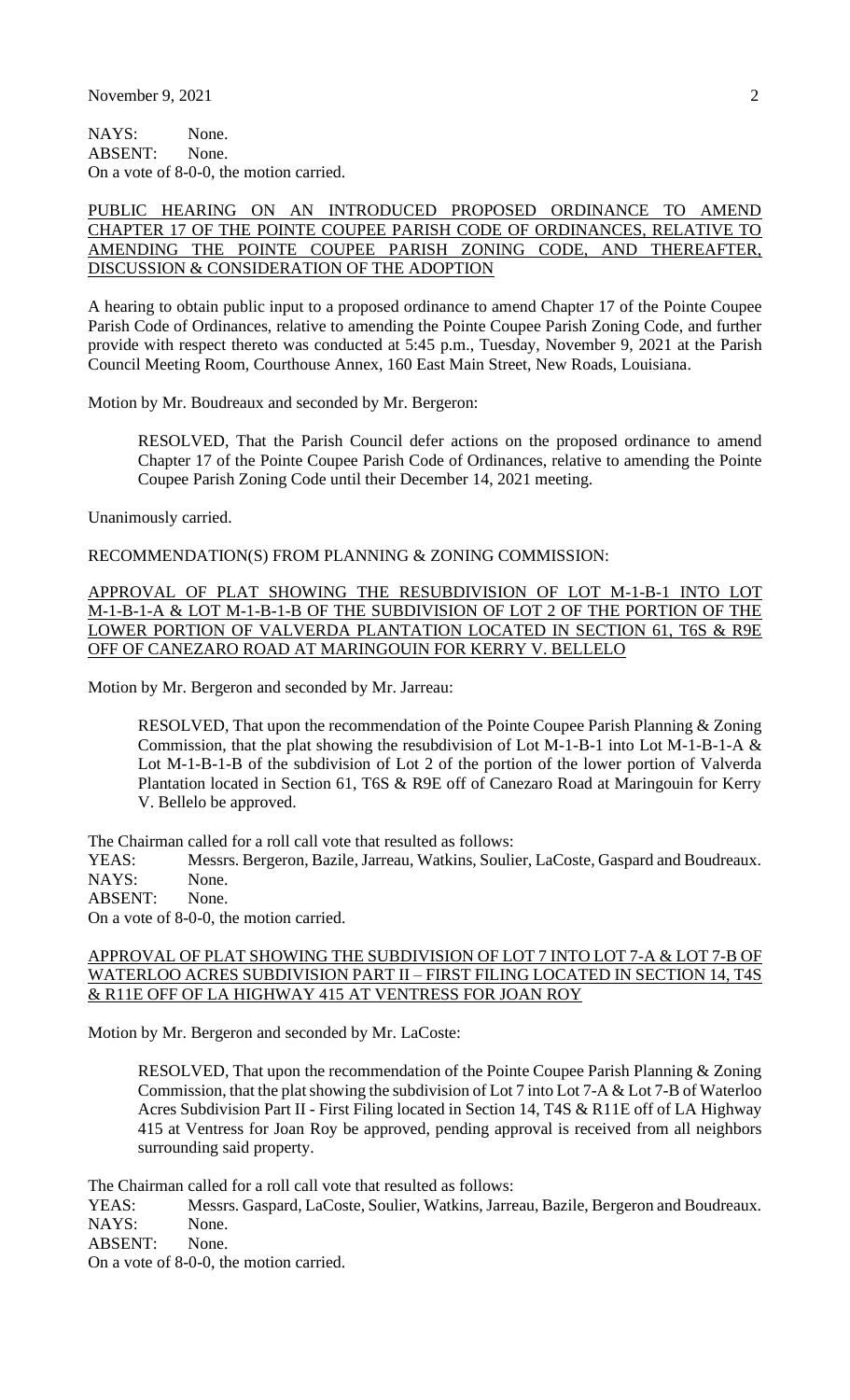# INTRODUCTION OF ORDINANCE:

#### A PROPOSED ORDINANCE TO AMEND THE POINTE COUPEE PARISH CODE OF ORDINANCES, RELATIVE TO AMENDING THE POINTE COUPEE PARISH GOVERNMENT 2021 OPERATING BUDGET OF REVENUES AND EXPENDITURES, ADOPTING THE 2022 OPERATING BUDGET OF REVENUES AND EXPENDITURES AND ADOPTING THE 2022 CAPITAL BUDGET (PUBLIC HEARING DECEMBER 14, 2021)

#### NOTICE OF INTRODUCTION OF ORDINANCE AND PUBLIC HEARING

NOTICE IS HEREBY GIVEN that a proposed ordinance to amend the Pointe Coupee Parish Code of Ordinances, relative to amending the Pointe Coupee Parish Government 2021 operating budget of revenues and expenditures, adopting the 2022 operating budget of revenues and expenditures and adopting the 2022 capital budget, and otherwise provide with respect thereto has been introduced before the Pointe Coupee Parish Council, and that a public hearing will be held relative thereto at 5:30 p.m., Tuesday, December 14, 2021 at the Parish Council Meeting Room, Courthouse Annex, 160 East Main Street, New Roads, Louisiana, after which said ordinance may be considered for adoption. All interested persons are urged to attend.

## A PROPOSED ORDINANCE TO AMEND CHAPTER 25 OF THE POINTE COUPEE PARISH CODE OF ORDINANCES, TO ADOPT REGULATIONS WITH REGARD TO RECREATIONAL VEHICLE PARKS; RECREATIONAL VEHICLES OUTSIDE OF RECREATIONAL VEHICLE PARKS (PUBLIC HEARING DECEMBER 14, 2021)

## NOTICE OF INTRODUCTION OF ORDINANCE AND PUBLIC HEARING

NOTICE IS HEREBY GIVEN that a proposed ordinance to amend Chapter 25 of the Pointe Coupee Parish Code of Ordinances, to adopt regulations with regard to recreational vehicle parks; recreational vehicles outside of recreational vehicle parks, and otherwise provide with respect thereto has been introduced before the Pointe Coupee Parish Council, and that a public hearing will be held relative thereto at 5:30 p.m., Tuesday, December 14, 2021 at the Parish Council Meeting Room, Courthouse Annex, 160 East Main Street, New Roads, Louisiana, after which said ordinance may be considered for adoption. All interested persons are urged to attend.

## A PROPOSED ORDINANCE TO ENTER INTO A LEASE AGREEMENT WITH THE UNITED STATES POSTAL SERVICE & POINTE COUPEE PARISH GOVERNMENT TO LEASE A PARISH BUILDING FOR THE MORGANZA POST OFFICE (PUBLIC HEARING DECEMBER 14, 2021)

# NOTICE OF INTRODUCTION OF ORDINANCE AND PUBLIC HEARING

NOTICE IS HEREBY GIVEN that a proposed ordinance to enter into a lease agreement with the United States Postal Service & Pointe Coupee Parish Government to lease a parish building for the Morganza Post Office, and otherwise provide with respect thereto has been introduced before the Pointe Coupee Parish Council, and that a public hearing will be held relative thereto at 5:30 p.m., Tuesday, December 14, 2021 at the Parish Council Meeting Room, Courthouse Annex, 160 East Main Street, New Roads, Louisiana, after which said ordinance may be considered for adoption. All interested persons are urged to attend.

#### A PROPOSED ORDINANCE TO AMEND SECTION 22-6.1 OF CHAPTER 22 OF THE POINTE COUPEE PARISH CODE OF ORDINANCES, RELATIVE TO SUBDIVISIONS (PUBLIC HEARING DECEMBER 14, 2021)

# NOTICE OF INTRODUCTION OF ORDINANCE AND PUBLIC HEARING

NOTICE IS HEREBY GIVEN that a proposed ordinance to amend Section 22-6.1 of Chapter 22 of the Pointe Coupee Parish Code of Ordinances, relative to subdivisions, and otherwise provide with respect thereto has been introduced before the Pointe Coupee Parish Council, and that a public hearing will be held relative thereto at 5:30 p.m., Tuesday, December 14, 2021 at the Parish Council Meeting Room, Courthouse Annex, 160 East Main Street, New Roads, Louisiana, after which said ordinance may be considered for adoption. All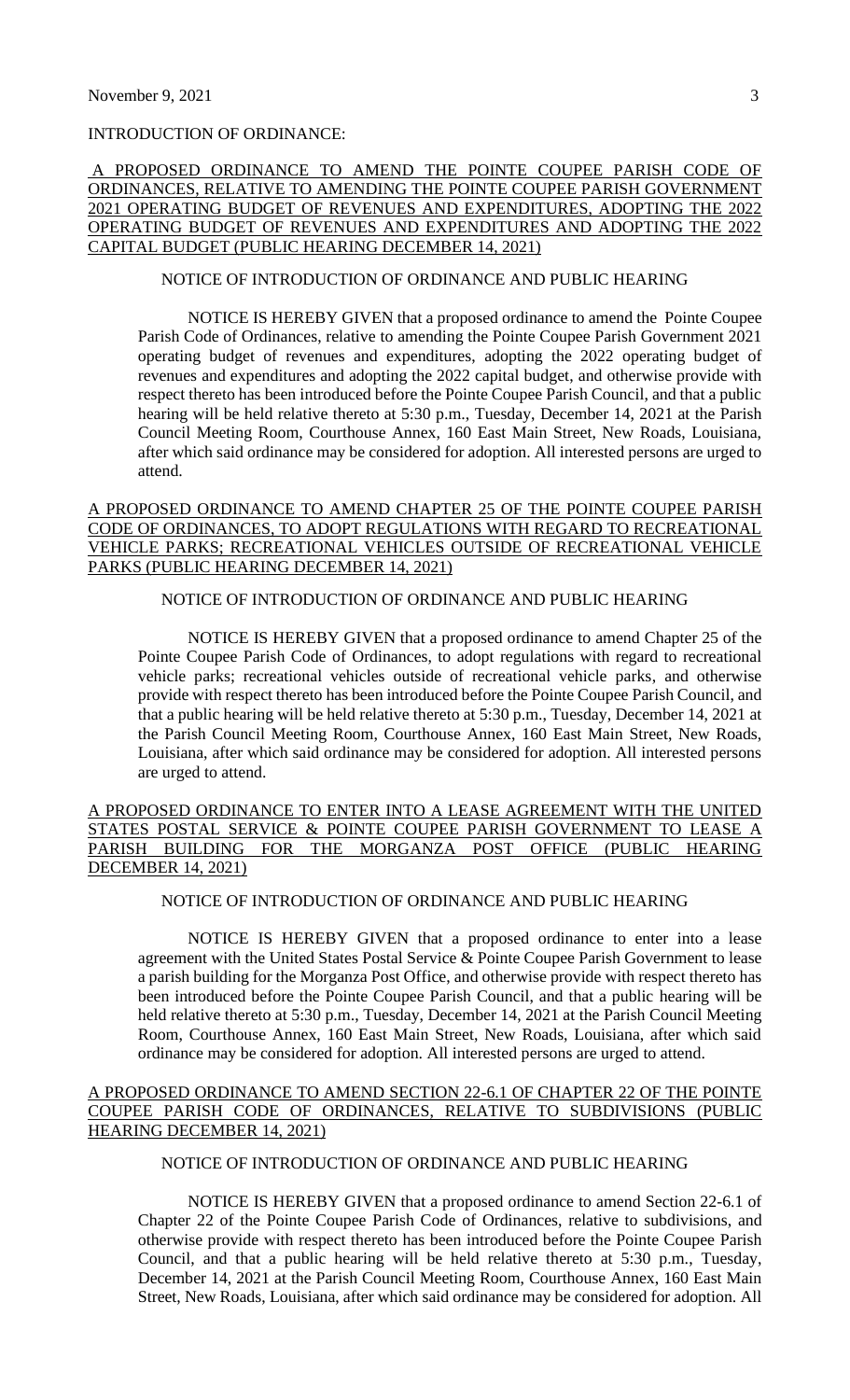interested persons are urged to attend.

### A PROPOSED ORDINANCE TO ENACT SECTION 22-5.1 OF CHAPTER 22 OF THE POINTE COUPEE PARISH CODE OF ORDINANCES, TO IMPOSE A TEMPORARY MORATORIUM ON THE APPROVAL OF MAJOR SUBDIVISIONS (PUBLIC HEARING DECEMBER 14, 2021)

#### NOTICE OF INTRODUCTION OF ORDINANCE AND PUBLIC HEARING

NOTICE IS HEREBY GIVEN that a proposed ordinance to enact Section 22-5.1 of Chapter 22 of the Pointe Coupee Parish Code of Ordinances, to impose a temporary moratorium on the approval of major subdivisions, and otherwise provide with respect thereto has been introduced before the Pointe Coupee Parish Council, and that a public hearing will be held relative thereto at 5:30 p.m., Tuesday, December 14, 2021 at the Parish Council Meeting Room, Courthouse Annex, 160 East Main Street, New Roads, Louisiana, after which said ordinance may be considered for adoption. All interested persons are urged to attend.

#### RESOLUTION(S):

#### REPEAL THE SIX-MONTH MORATORIUM ON THE DEVELOPMENT OF RECREATIONAL VEHICLE (RV) AND TRAVEL TRAILER PARKS IN THE PARISH

Motion by Mr. Boudreaux and seconded by Mr. Bergeron:

RESOLVED, That the repeal of the six-month moratorium on the development of recreational vehicle (RV) and travel trailer parks in the parish be tabled until the December 14, 2021 meeting.

Unanimously carried.

AUTHORIZE POINTE COUPEE PARISH GOVERNMENT TO JOIN THE STATE OF LOUISIANA & OTHER LOCAL GOVERNMENTAL UNITS AS A PARTICIPANT IN THE LA STATE-LOCAL GOVERNMENT OPIOID LITIGATION MEMORANDUM OF UNDERSTATING & ANY SUBSEQUENT FORMAL AGREEMENTS NECESSARY TO IMPLEMENT THE MOU

Motion by Mr. Bazile and seconded by Mr. Watkins:

Authorizing the **Parish of Pointe Coupee** (herein referred to as this "Governmental Unit") to join with the State of Louisiana and other local governmental units as a participant in the *LOUISIANA STATE-LOCAL GOVERNMENT OPIOID LITIGATION MEMORANDUM OF UNDERSTANDING* (the "MOU") and any subsequent Formal Agreements necessary to implement the MOU, including but not limited to, the Subdivision Settlement Participation Form(s) in Exhibit K of the *Distributor Settlement Agreement* and the *Janssen Settlement Agreement*.

WHEREAS, the **Parish of Pointe Coupee** has suffered harm from the opioid epidemic; and

WHEREAS, the **Parish of Pointe Coupee** recognizes that the entire State of Louisiana has suffered harm as a result from the opioid epidemic; and

WHEREAS, the State of Louisiana has a pending action in state court, and a number of Louisiana Cities and Parishes have also filed an action *In re: National Prescription Opiate Litigation*, MDL No. 2804 (N.D. Ohio) (the "Opioid Litigation") and **Parish of Pointe Coupee** is a litigating participant in that action; and

WHEREAS, the State of Louisiana and lawyers representing certain various local governments involved in the Opioid Litigation have proposed a unified plan for the allocation and use of prospective settlement dollars from opioid related litigation; and

WHEREAS, the Louisiana Memorandum of Understanding (the "MOU") sets forth a framework of a unified plan for the proposed allocation and use of opioid settlement proceeds and it is anticipated that formal agreements implementing the MOU will be entered into at a